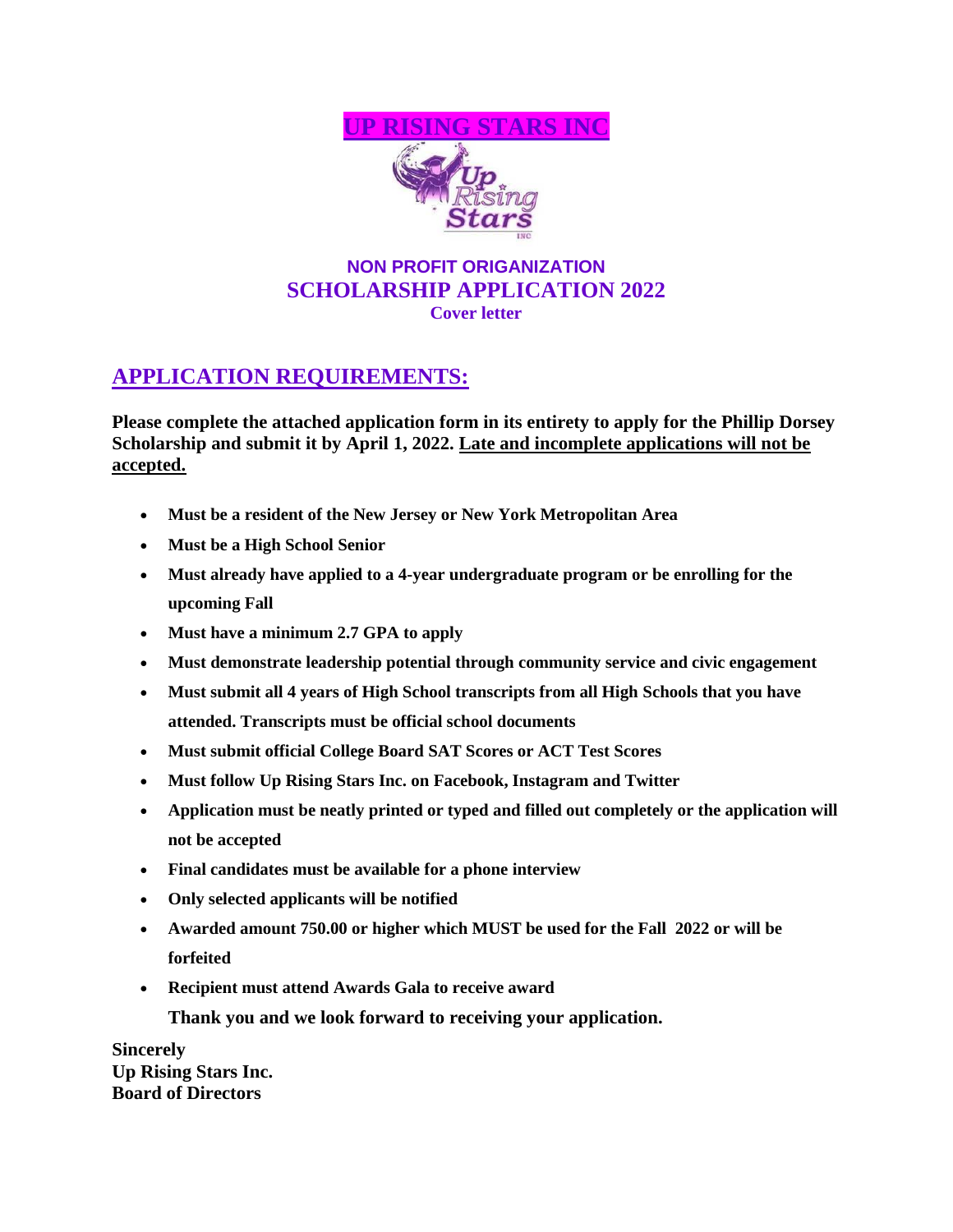

#### **NON PROFIT ORIGANIZATION 2022**

**QUALIFICATIONS: To be eligible for the Phillip Dorsey Scholarship you must be a High School Senior with an overall grade point average of 2.7 or higher and be applying to a four year college.**

#### **APPLICATION INSTRUCTIONS:**

**Complete and return the first four parts of the Scholarship Application. Incomplete applications will not be accepted and disqualified.**

**ESSAY: Write an essay about why you deserve to receive the Phillip Dorsey Scholarship and what factors have influenced you to pursue a college degree. Demonstrate your talents by writing about any special interest or special circumstances that you would like the selection committee to consider. Essay MUST include your FINANCIAL NEED. Please include any other attributes which you feel is pertinent to the committee, such as evidence of leadership, and/or community service and your FINANCIAL NEED. Only one (1) essay is needed. Use 8 ½ "x 11", double- spaced with 1" margins. The essay should be 500-750 words. Use your name, date, and school name as the essay Title.** 

**REFERENCES: Be sure to include two letters of recommendation: one must be personal and one professional. Please ensure that only 2 letters of recommendation are sent on your behalf. Additional letters of recommendation will not be considered. All letters must be received by the deadline date. Late supporting materials will not be accepted. Make sure each reference includes your full name.**

> **UP RISING STARS INC P.O. BOX 2403 ELIZABETH, NJ 07207**

**Please return the following 4 pages completed along with your essay and your references. Mail your application and essay to the above address, no later than Friday, April 1st, 2022. Applicants with postmarks after April 1st, 2022 will not be accepted.**

> **Application Deadline Friday April 1st, 2022 For more information contact [www.uprisingstarsinc.org](http://www.uprisingstarsinc.org/)**

> > Page 1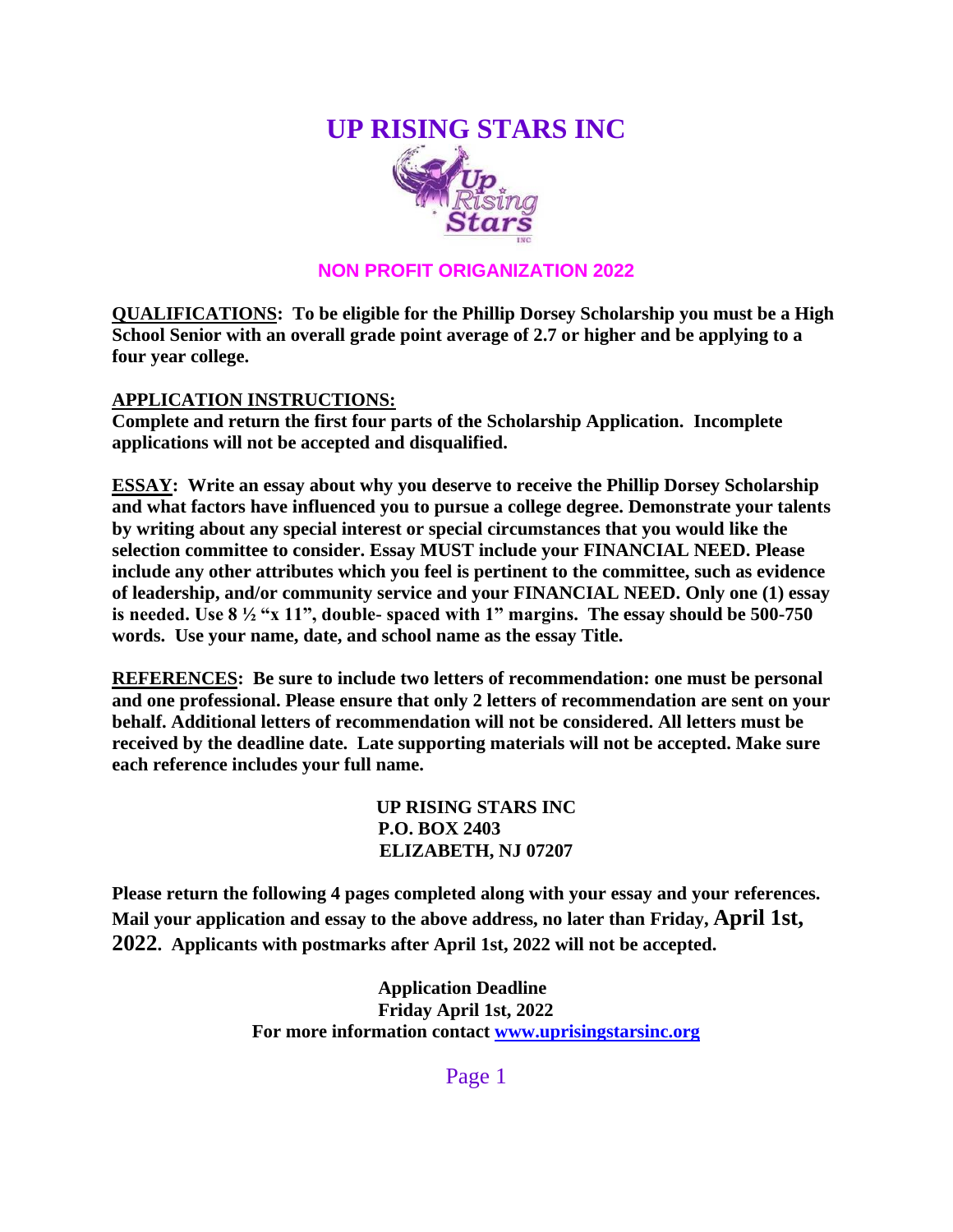## **UP RISING STARS INC NON PROFIT ORIGANIZATION**



## **SCHOLARSHIP APPLICATION 2022**

| <b>Please Print or Type</b>            |                                                                                  |                                                                                                  |
|----------------------------------------|----------------------------------------------------------------------------------|--------------------------------------------------------------------------------------------------|
|                                        |                                                                                  |                                                                                                  |
| <b>First</b>                           | <b>Middle</b>                                                                    | Last                                                                                             |
|                                        | Student Identification No/SSN.                                                   |                                                                                                  |
|                                        |                                                                                  |                                                                                                  |
|                                        | <b>Street</b>                                                                    |                                                                                                  |
| City                                   | <b>State</b>                                                                     | <b>Zip Code</b>                                                                                  |
|                                        |                                                                                  | Phone (Day) __________________________________(Eve) ____________________________                 |
|                                        | After following our pages, please provide your social media account names below: |                                                                                                  |
|                                        |                                                                                  | Facebook:________________________ Instagram:_____________________Twitter:_____________           |
| <b>Major/ Division of (Check One):</b> |                                                                                  |                                                                                                  |
|                                        | __ Allied Heath ___ Arts/Science __ Behav/Social Science __ Business             |                                                                                                  |
|                                        |                                                                                  | <b>Cinema &amp; ENT. Media/Arts Communications Computer Information Systems</b>                  |
|                                        |                                                                                  | Education ____ Poli Sci/Pre-Law ___ Poli Sci/Pre-Law ____ Pre-Med ___________ Other              |
|                                        |                                                                                  | <b>Please Specify</b>                                                                            |
|                                        | List by (number only) the Awards and Scholarships for which you are applying:    |                                                                                                  |
|                                        |                                                                                  | List any other High Schools attended, and final GPA: (Transcripts from any school listed must be |
|                                        | included in your application) __________________                                 |                                                                                                  |

**What college(s) do you plan to attend next year? \_\_\_\_\_\_\_\_\_\_\_\_\_\_\_\_\_\_\_\_\_\_\_**

| <b>EMPLOYMENT</b>        |                          |                   |  |
|--------------------------|--------------------------|-------------------|--|
| Name of Employer:        | Phone #                  | Start date        |  |
| <b>End Date</b>          | <b>Direct Supervisor</b> | Phone #           |  |
| <b>Name of Employer:</b> | Phone #                  | <b>Start Date</b> |  |
| <b>End Date</b>          | <b>Direct Supervisor</b> | Phone #           |  |

Page 2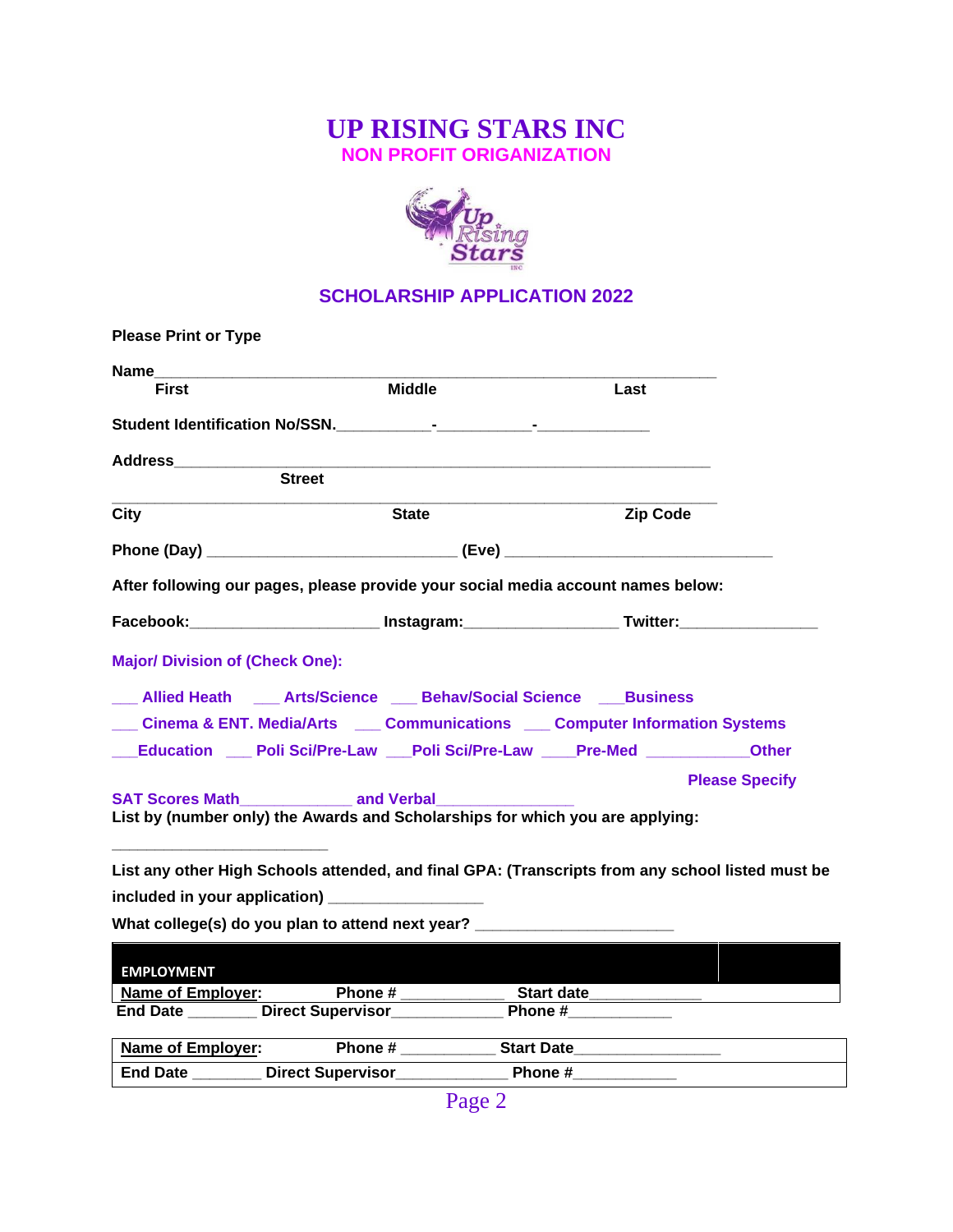



## **Print First and Last Name**

**\_\_\_\_\_\_\_\_\_\_\_\_\_\_\_\_\_\_\_\_\_\_\_\_\_\_\_\_\_\_\_\_\_\_\_\_\_\_\_\_\_\_\_**

### **Please Print:**

**In 3 sentences or less please answer the questions below; you may use a separate sheet of paper if necessary. (Please print clearly if this section is not typed)**

**Educational Goals:**

**Personal Goals:**

**Special Interest:**

**Financial Need:**

**Leadership Experience:**

**School Involvement / or Activities:**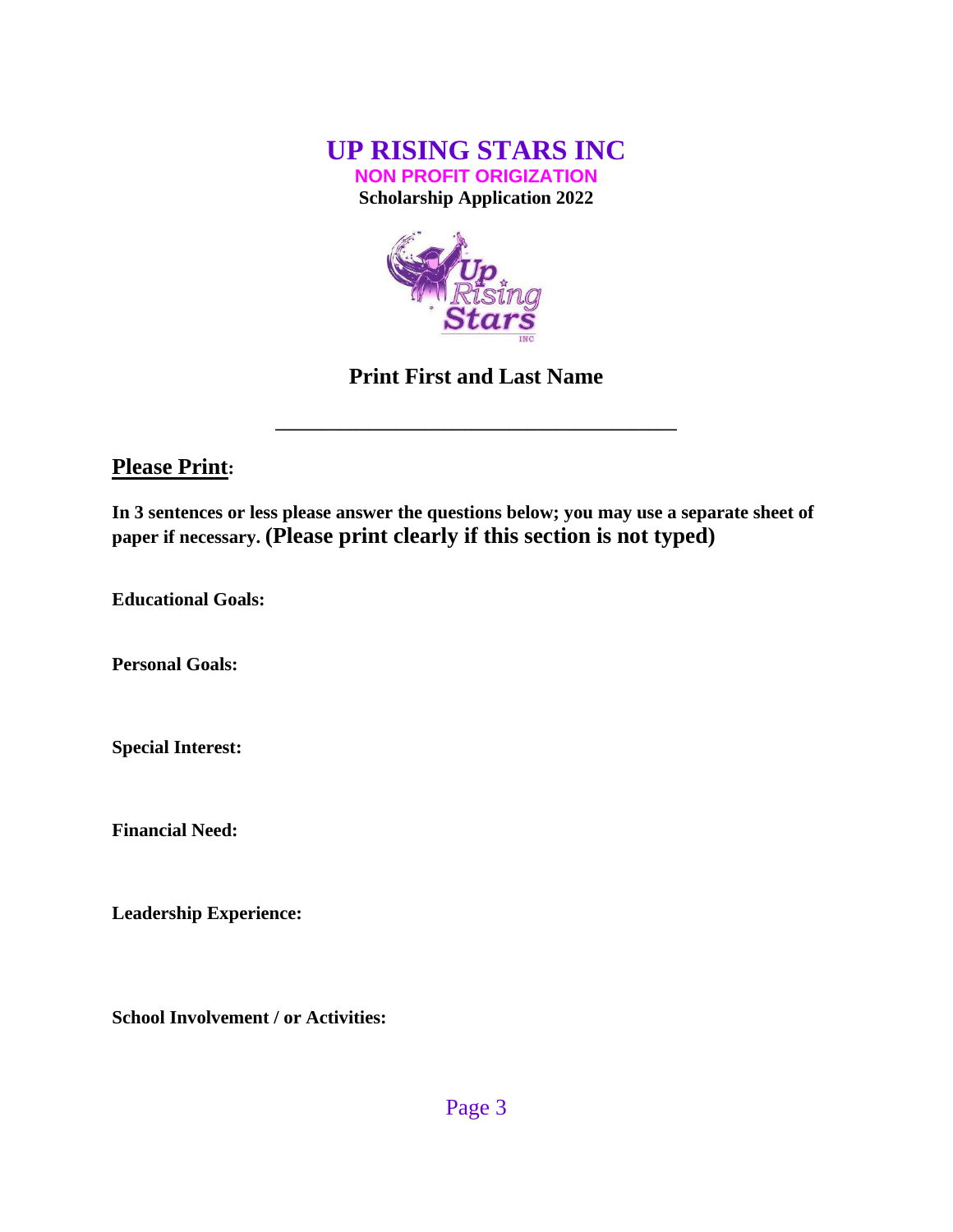## **UP RISING STARS INC NON PROFIT ORIGANIZATION SCHOLARSHIP APPLICATION 2022**



**Name two people who will be writing letters of reference on your behalf. (***Two names must be listed***)**

**1.**\_\_\_\_\_\_\_\_\_\_\_\_\_\_\_\_\_\_\_\_\_\_\_\_ **2**.\_\_\_\_\_\_\_\_\_\_\_\_\_\_\_\_\_\_\_\_\_\_\_\_\_\_\_\_\_\_\_\_\_\_\_\_\_\_\_\_\_\_\_\_  **Personal Ref: Professional Ref:**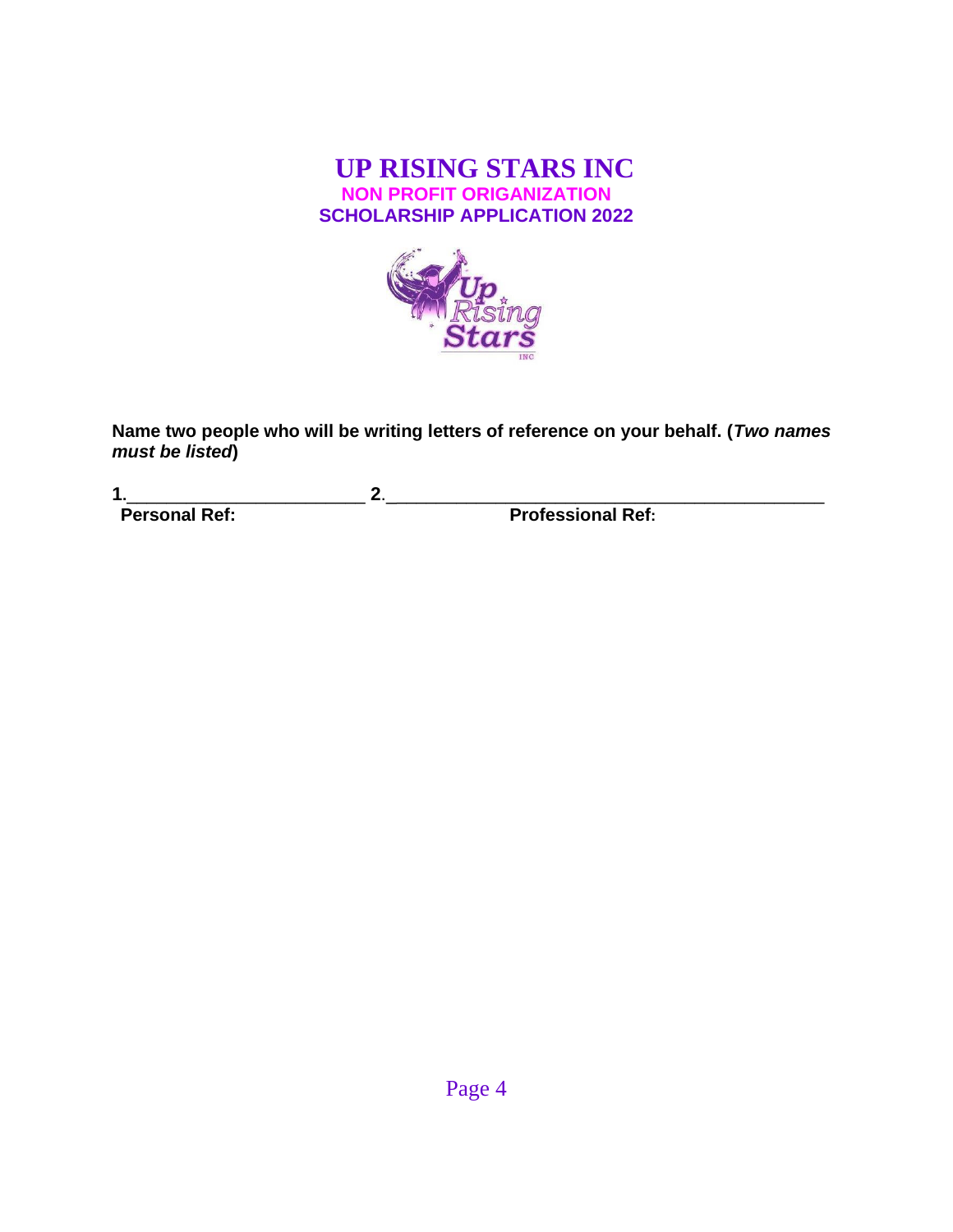# **UP RISING STARS INC**



#### **NON PROFIT ORIGANIZATION 2022**

#### **IMPORTANT INFORMATION**

**Selected applicants will be notified by letter of their eligibility and the results of their applications prior to the Scholarship Awards Gala. Application must be filled out completely**

**I UNDERSTAND THAT SUBMISSION OF THIS APPLICATION AUTHORIZES THE UP RISING STARS INC SCHOLARSHIP COMMITTEE TO OBTAIN AN OFFICIAL COPY OF MY TRANSCRIPT. I HEREBY AUTHORIZE RELEASE OF ALL THE FOREGOING SCHOLARSHIP INFORMATION AND/ OR MATERIALS. I ALSO GIVE PERMISSION TO RELEASE MY NAME TO THE SPONSORS, NEWSPAPERS AND UP RISING STARS INC WEBSITE FOR PUBLICITY**

**\_\_\_\_\_\_\_\_\_\_\_\_\_\_\_\_\_\_\_\_\_\_\_\_\_\_\_\_\_\_\_\_\_\_\_\_\_\_\_\_\_\_ \_\_\_\_\_\_\_\_\_\_\_\_\_\_\_\_\_\_\_\_\_\_\_\_\_\_\_\_\_\_\_**

**Signature Date:** Date:

#### **PRINT NAME CLEARLY**

**Disclaimer: Financial Aid Recipients Please Note: Awards and scholarships are considered a "resource" and must be included in a student's financial aid budget. If you are awarded a scholarship that exceeds your unmet needs, a reduction or payment of financial aid may occur.**

**All applications must be signed. Incomplete applications will not be accepted.**

**For Office Use**

| <b>Received by</b> |       | Date         | <b>Transcripts</b> |  |
|--------------------|-------|--------------|--------------------|--|
| <b>Application</b> | Essay | Reference #1 | Reference #2       |  |
| .<br>.             |       |              |                    |  |

**Meets Criteria? \_\_\_\_\_\_\_\_\_\_\_\_\_ If no, explain\_\_\_\_\_\_\_\_\_\_\_\_\_\_\_\_\_\_**